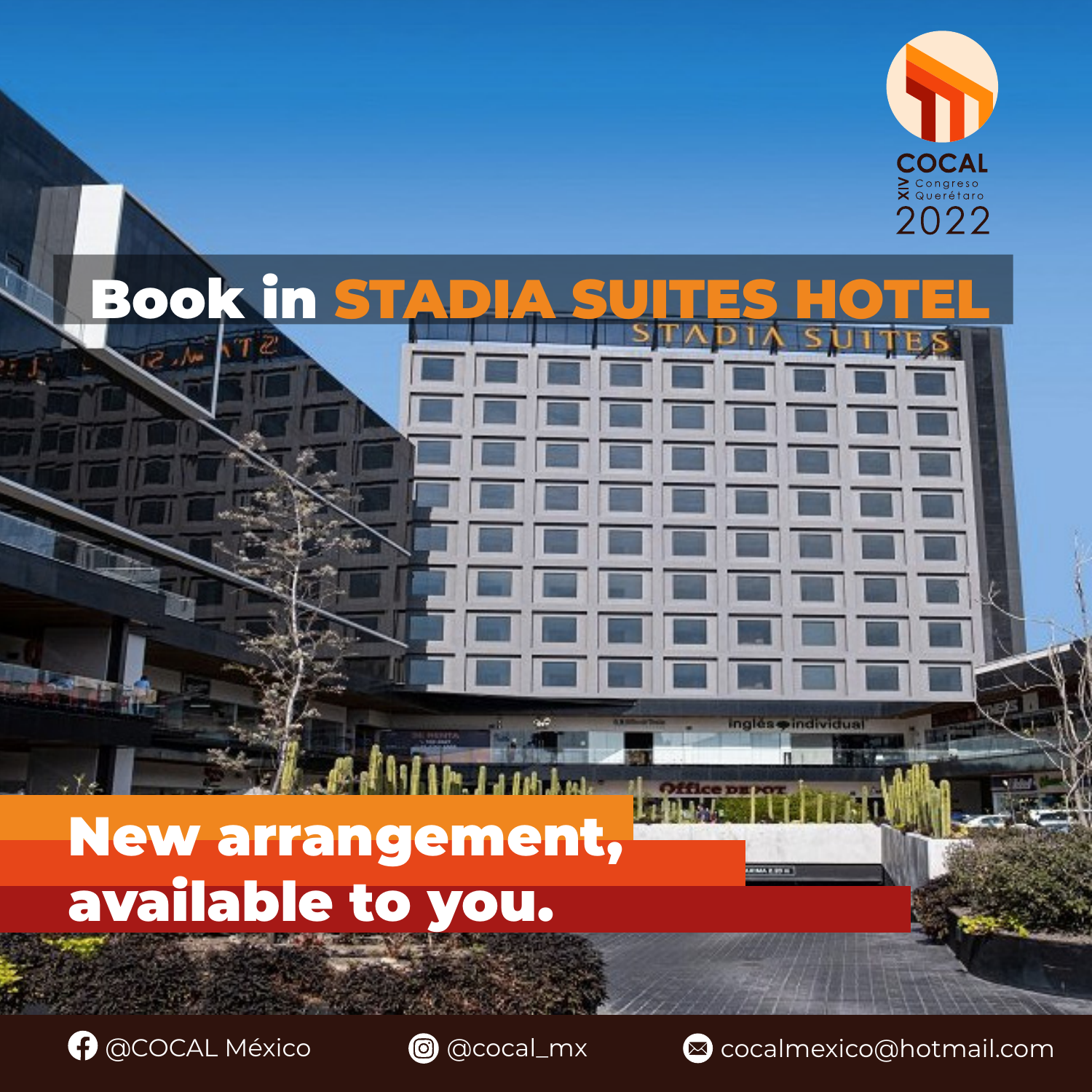

# **LODGING**



# **STADÍA SUITES HOTEL**

Lodging from 4 to 7 August

# ROOM RATE :

- Deluxe Single room (for one or two people) **46 \$US dollars or 58 Canadian dollars** (896.00 pesos mexicanos).
- Deluxe Double room (for two people) **46 \$USdollars or 58 Canadian dollars** (896.00 pesos mexicanos).
- Deluxe Triple room(for three people) **81 \$US dollars or 103 Canadian dollars** (1,600.00 pesos mexicanos).
- Deluxe Triple room(for four people) **91 \$US dollars or 116 Canadian dollars** (1,800.00 pesos mexicanos).
	-

#### Superior Single room (for one person) **55 \$US dollars or 69 Canadian dollars** (1,075.00 pesos mexicanos).



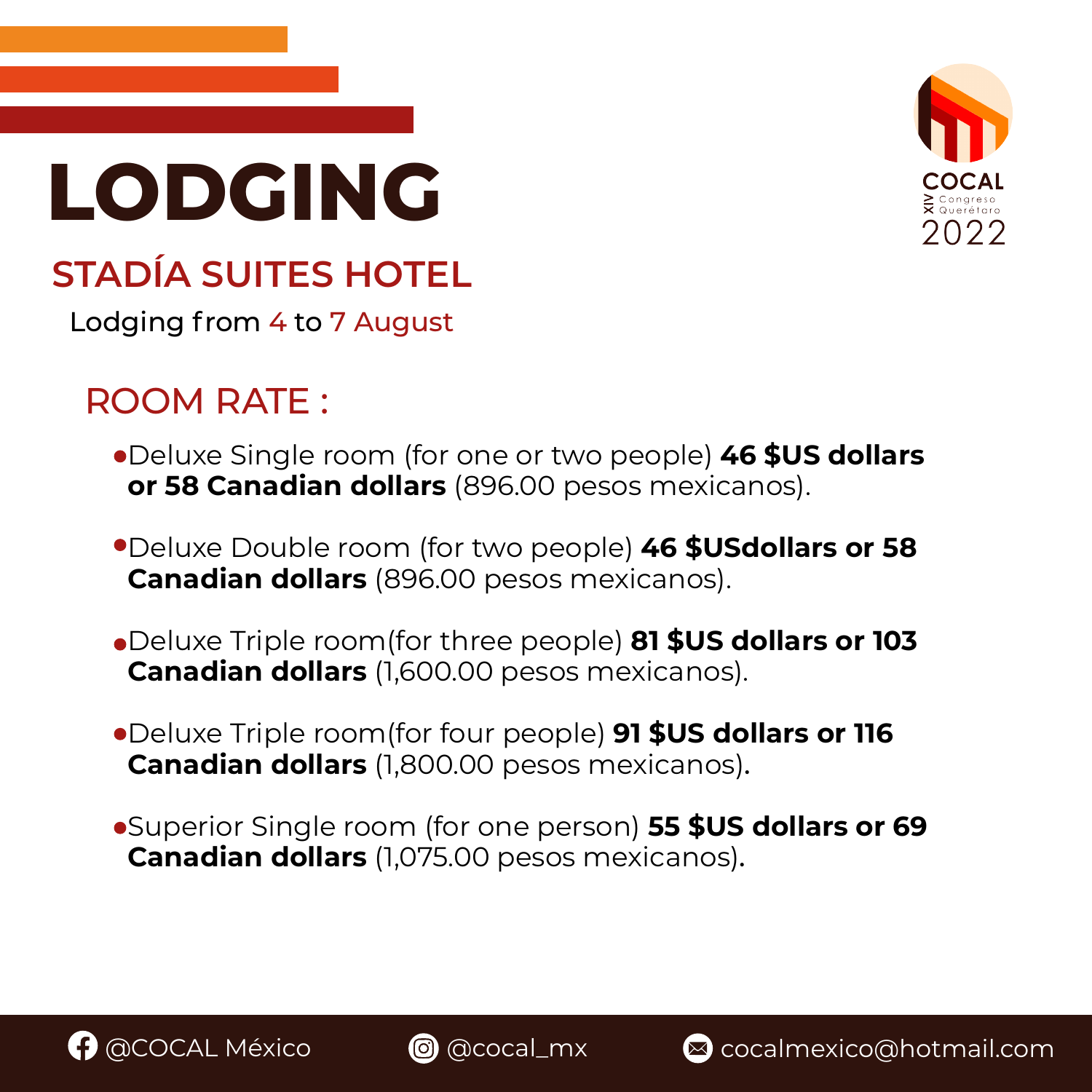





## **STADÍA SUITES HOTEL** Lodging from 4 to 7 August

## **BREAKFAST COSTS** ACCORDING TO EACH ROOM: :

- Deluxe Single room (for one or two people): **6 \$US dollars or 8 Canadian dollars** (120.00 pesos mexicanos)
	- Deluxe Double room (for two people): **6 \$US dollars or 8 Canadian dollars** (120.00 pesos mexicanos)
		- Deluxe Triple room (for three people): **5 \$US dollars or 6 Canadian dollars** (100.00 pesos mexicanos)
- Deluxe Triple room (for four people): **5 \$US dollars or 6 Cana-**

#### **dian dollars** (100.00 pesos mexicanos)

### Superior Single room (for one person): **6 \$US dollars or 7 Canadian dollars** (115.00 pesos mexicanos)





*The price of breakfast is per person and this will depend on the type of room where you stay.*